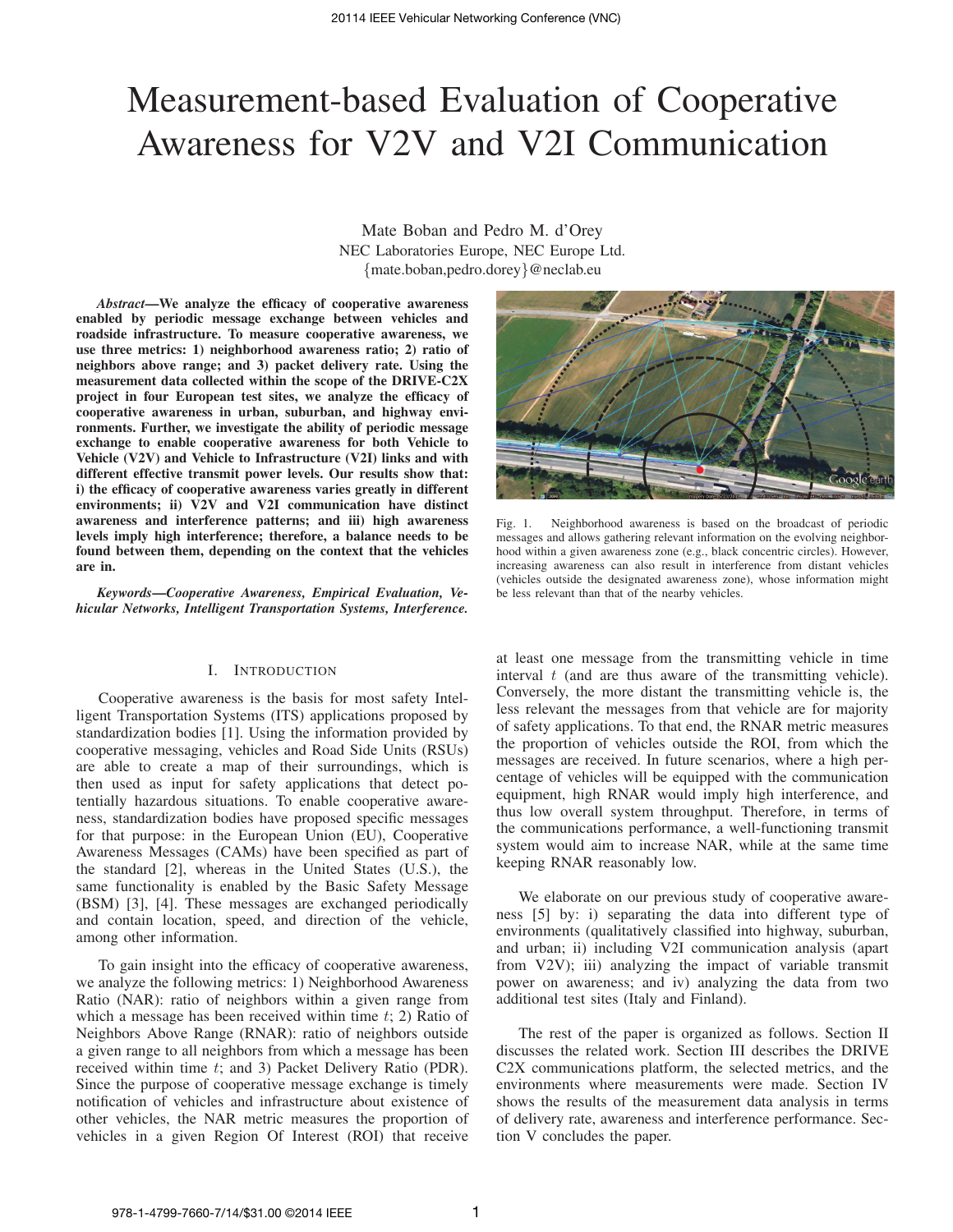## II. RELATED WORK

Extensive research has been conducted to study cooperative awareness in Vehicular Ad Hoc Networks (VANETs), with most studies resorting to analytical models or simulations. While previous work has mainly focused on the assessment of communication performance, fewer studies looked at the cooperative awareness level provided to applications. In addition, the vast majority of previous studies have focused solely on the evaluation of Vehicle to Vehicle (V2V) performance of periodic beaconing.

With respect to assessment of communication performance in Vehicular Networks using simulations, Mittag et al. [6] compared single and multi-hop broadcast performance. They concluded that limited benefit is achieved when using multihop communication instead of single-hop for cooperative awareness. Van Eenennaam et al. [7] verified analytically that the three main dimensions that make the solution space of beaconing in VANETs are transmission power, generation rate and message duration, and showed how different beaconing configurations support Cooperative Adaptive Cruise Control (CACC). Noori et al. [8] performed simulations to study the probability of beacon delivery in an urban scenario and showed how packet delivery is impacted by increasing vehicle density and different road types. Kloiber et al. [9] analyzed the ability of cooperative message exchange to inform the vehicles about hazardous situations under challenging Medium Access Control (MAC) conditions. Several studies (e.g., [10], [11]) proposed improving awareness levels or reducing the channel load in VANETs by adaptive modification of beacon transmission power or generation rate.

Regarding empirical evaluation of communication and application performance in VANETs, Martelli et al. [12] analyzed the Packet Inter-Reception time (PIR). Their results showed that PIR follows a power-law distribution (i.e., long-lasting outages occur with certain periodicity). Furthermore, PIR is strongly affected by Line of Sight (LOS) conditions, with up to five-fold performance drop in case of LOS obstruction by vehicles. Bai et al. [13] performed an extensive study on the impact of controllable parameters (transmit power, modulation scheme) and uncontrollable factors (distance, environment, velocity) on the performance of IEEE 802.11p [14] radios in terms of PDR. In a similar study, Santa et al. [15] analyzed the influence of several parameters on the performance of CAMs using an experimental testbed and showed that the LOS conditions, equipment installation point and hardware capabilities are key variables in the network performance. Boban et al. [16] demonstrated the importance of accurate channel model selection for correctly simulating the application-level performance in terms of throughput, packet delivery, and latency.

Apart from analyzing the conventional communication performance (e.g., throughput, delay), several studies proposed using information-centric metrics (e.g., awareness quality [6], [17], update delay [18], and PIR [11]). For instance, Kloiber et al. [18] proposed the *Update Delay* metric, which is defined for a pair of vehicles as the time interval between the expected CAM reception and the actual message reception. These metrics allow for a better understanding of the impact of the underlying vehicular communication system on applicationlevel performance.

## III. EXPERIMENTAL EVALUATION OF COMMUNICATION PERFORMANCE

This section defines formally the PDR, NAR and RNAR metrics, and describes the DRIVE C2X experimental vehicle and roadside platform and the measurement test sites environments and related system settings.

# *A. Metrics*

Apart from Packet Delivery Ratio (PDR), a well established metric in evaluation of communication systems, we use two metrics we introduced in our previous paper [5] to measure the efficacy of cooperative awareness: Neighborhood Awareness Ratio (NAR) and Ratio of Neighbors Above Range (RNAR). Below, we formally define all three metrics.

- 1) *Packet Delivery Ratio (PDR)*: the ratio of the number of correctly received packets to the number of transmitted packets. Formally, for a vehicle  $i$ , the PDR is calculated as  $PDR_i = \frac{PR_i}{PT_i}$ , where  $PR_i$ is the number of packets sent by  $i$  that were correctly received by the surrounding vehicles and  $PT_i$ is the total number of packets sent by  $i$  during a given experiment. We measure PDR during the entire experiment duration, i.e. the time interval  $t$ over which PDR is measured equals the experiment duration. This metric provides the indication of the link quality and effective and maximum communication range. Effective communication range is defined as the maximum distance below which the PDR is above a given threshold (e.g., 0.9), whereas maximum communication range is the distance above which the PDR is equal to 0.
- 2) *Neighborhood Awareness Ratio (NAR)*: the proportion of vehicles in a specific range from which a message was received in a defined time interval. Formally, for vehicle  $i$ , range  $r$ , and time interval  $t, NAR_{i,r,t} = \frac{ND_{i,r,t}}{NT_{i,r,t}}$  $\frac{ND_{i,r,t}}{NT_{i,r,t}}$ , where  $ND_{i,r,t}$  is the number of vehicles within r around i from which i received a message in t and  $NT_{i,r,t}$  is the total number of vehicles within r around i in t (we use  $t=1$  second). This metric measures the efficacy of cooperative awareness messaging.
- 3) Ratio of Neighbors Above Range (RNAR)<sup>1</sup>: for a vehicle  $i$ , range  $r$ , and time interval  $t$ , the ratio of neighbors that are above a certain distance from the observed vehicle is defined as  $RNAR_{i,r,t} = \frac{NA_{i,r,t}}{N_{i,t}}$  $\frac{A_{i,r,t}}{N_{i,t}},$ where  $NA_{i,r,t}$  is the number of vehicles above r from which i received a message in t (again, we use  $t=1$ second) and  $N_{i,t}$  is the total number of vehicles from which  $i$  received a message in  $t$  (irrespective of  $r$ ). This metric gives an indication of potentially unnecessary traffic overheard from distant neighbors. Once the technology is deployed at a large scale (i.e., with communication equipment installed in most vehicles), such traffic will translate to unwanted interference.

<sup>&</sup>lt;sup>1</sup>Also referred to as Neighborhood Interference Ratio (NIR) in our previous work [5].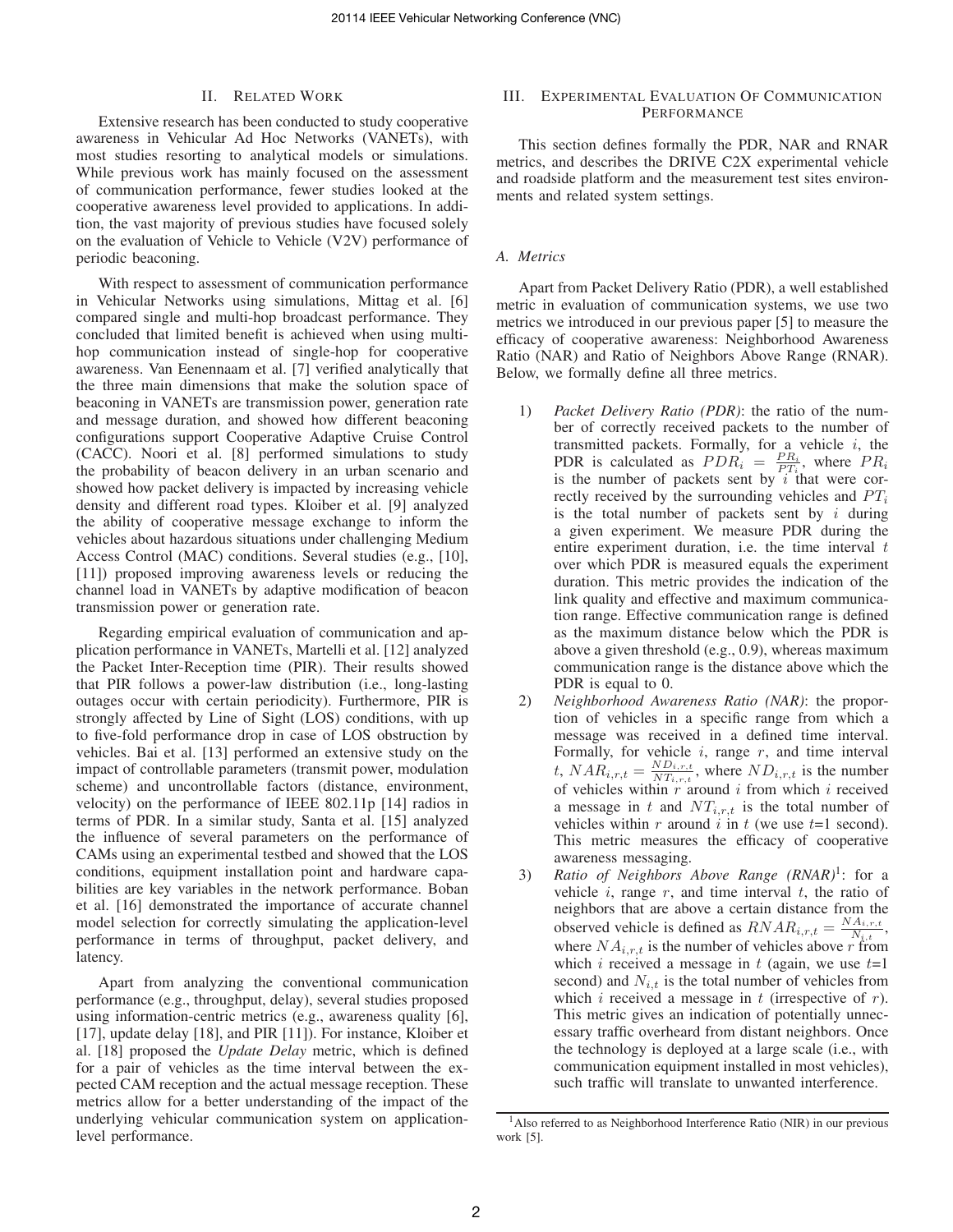| <b>Location</b>     | Gothenburg, Sweden            | <b>Helmond</b> , the Netherlands | Tampere, Finland                                      | <b>Trento</b> , Italy    |
|---------------------|-------------------------------|----------------------------------|-------------------------------------------------------|--------------------------|
| <b>Scenarios</b>    | Suburban                      | Suburban                         | Suburban                                              |                          |
|                     | (57.710316, 11.94238)         | (51.472803, 5.622418)            | (10n < 23.847835, 1at < 61.45894)                     |                          |
|                     | Highway<br>Highway<br>Highway |                                  |                                                       | Highway                  |
|                     | (57.718424, 11.918331)        | (51.477243, 5.620085)            | $\text{(lat} > 61.45894 \text{ and lat} < 61.491023)$ | (45.934435, 11.087010)   |
|                     |                               |                                  | $(10n > 23.790289$ and $10n < 23.843118)$             |                          |
|                     |                               |                                  | Urban                                                 |                          |
|                     |                               |                                  | Otherwise                                             |                          |
| Route Length (Max.) | $11 \text{ km}$               | 5.5 km                           | $22 \text{ km}$                                       | $60 \text{ km}$          |
| Time                | June 2013                     | September 2012                   | April and May 2013                                    | July to October 2013     |
|                     | (9 a.m. to 5 p.m)             | (9 a.m. to 5 p.m.)               | $(7$ a.m. to 1 p.m.)                                  | $(7$ a.m. to 2 p.m.)     |
| Number of Vehicles  | <sub>6</sub>                  |                                  |                                                       | 3/4                      |
| Vehicle Type        | Personal                      | Personal                         | Personal                                              | Personal                 |
| Antenna Type        | Omni-directional              | Omni-directional                 | Omni-directional<br>Omni-directional                  |                          |
| Antenna Location    | Rooftop                       | Rooftop                          | Rooftop<br>Rooftop                                    |                          |
| Antenna Height      | approx. $1.55 \text{ m}$      | approx. 1.44 - 1.66 m            | approx. $1.5 \text{ m}$                               | approx. $1.49 \text{ m}$ |
| Number of RSUs      | $\left( \right)$              | $\Omega$                         | $\left( \right)$                                      |                          |
| RSU Antenna         | N/A                           | N/A                              | N/A                                                   | Two Corner Reflector     |

TABLE I. DESCRIPTION OF MEASUREMENT TEST SITES AND PARAMETERS

#### *B. Experimental platform*

DRIVE-C2X project designed and evaluated a set of applications enabled by V2V and V2I communication in test sites throughout Europe. The DRIVE-C2X system uses ITS-G5 compliant radios that operate in the 5.9 GHz frequency band. The default value for transmit power was set to 21 dBm. On vehicles, whose heights ranged from 1.4 meters to 1.7 meters, omni-directional antennas were placed on the roof. Across test sites, vehicles had different communication system setup, including different radios, cable losses, antenna gains and placements, etc. All of these parameters resulted in significant variations of the effective transmit power output at each vehicle – this is in line with what is expected in the production-grade systems once the communication devices are installed in the cars due to different system designs across manufacturers. The radios transmit CAMs that are in line with the ETSI standard [19]. CAMs contain node information (e.g., position, speed, and sensor information) and are broadcast to one-hop neighbors over the control channel. Positioning information was provided by GPS receivers on the vehicles. In the analyzed datasets, CAMs were sent at 10 Hz frequency and had the size of 100 Bytes.

#### *C. Measurement test sites*

The empirical evaluation of cooperative awareness in VANETs presented in this paper is based on analysis of logging information. All nodes (vehicles and RSUs) record all received and transmitted messages during the several test runs. In all test sites, vehicles were driven in normal traffic conditions with the presence of other vehicle types and respecting traffic rules.

In test sites in Sweden and Finland, combined with antenna gains and cable losses, the effective vehicle transmit power ranged between 10 and 20 dBm. In Trento, Italy, there were 5 RSUs with the antenna placed at heights between 9 and 11 m at the positions and locations indicated in Table II. One RSU is installed on a highway on an overhead gantry 11 m above the road surface. It is equipped with two corner reflector antennas each having 14 dBi nominal gain, beam width 30 degrees in azimuth and 60 degrees in elevation. Remaining RSUs are installed next to the highway at the height of 9 m. Both vehicles and RSUs have a nominal output power of 21 dBm. Combined with antenna gains and cable and insertion losses, this yields

### TABLE II. TEST SITE ITALY RSU LOCATIONS

| ЫI  | Position (lat, lon)  | Height          | <b>Installed</b> |
|-----|----------------------|-----------------|------------------|
| 251 | 45.909728, 11.03248  | 9 <sub>m</sub>  | Pole             |
| 252 | 45.905776, 11.02953  | 11 <sub>m</sub> | Overhead Gantry  |
| 253 | 45.86776, 11.005438  | 9 <sub>m</sub>  | Pole             |
| 254 | 45.871724, 11.007555 | 9 <sub>m</sub>  | Pole             |
| 255 | 45.8569, 11.000692   | 9 <sub>m</sub>  | Overhead Gantry  |

27 dBm transmit power on the vehicles, and 32 dBm on RSUs. These power settings are markedly higher than in remaining test sites, where the transmit power on vehicles was between 10 and 20 dBm. In the Netherlands, the vehicles used for testing were a combination of vehicles used in the other test sites.

In the test sites Sweden, the Netherlands and Finland, no logging data was available for RSUs, therefore the results contain V2V communication tests only. In Italy, on the other hand, logging data was available for both V2V and V2I communication. More details on the experimental setup are given in Table III.

#### IV. RESULTS

In this section, we present and discuss the results of collected during the DRIVE-C2X measurement campaign in terms of PDR, NAR, and RNAR. The results are aggregated per vehicle (over messages transmission) and per test site (over different vehicles) for different environments (urban, suburban, and highway). Each distance bin is 25 meters for PDR and 50 meters for NAR and RNAR, with the plotted data point centered in the middle of the distance bin. Error bars represent one standard deviation around the mean of the measured variable for each vehicle. For statistical relevance, we consider solely bins with at least 40 data points. With respect to NAR and RNAR, for all results and plots shown in the following, one second window was used for determining the reception of messages from direct neighbors.

#### *A. Packet Delivery Rate*

Figs. 2, 3, 4, and 5 show the Packet Delivery Ratio (PDR) as a function of distance for V2V and V2I communications for different measurement locations.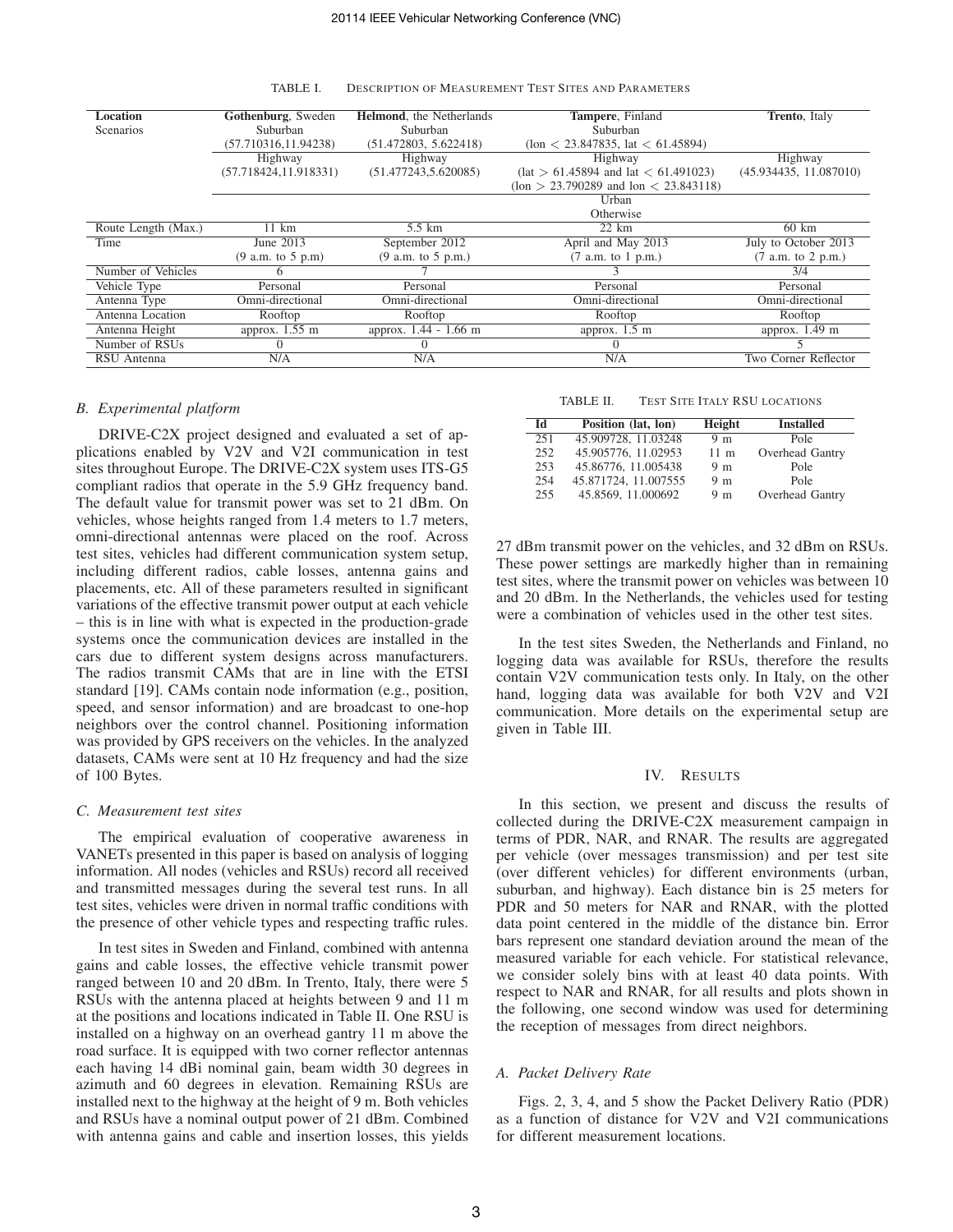

Fig. 5. V2V Packet Delivery Ratio (PDR) for Test Site Finland.

*1) V2V:* As expected, for all test sites, the PDR decreases as the node separation increases, although some fluctuations can be observed in the presented results. PDR (and, by consequence, the effective and maximum communication range) varies greatly between test sites and between qualitatively classified propagation environments. When considering the environment type, the communication ranges are increasing in the following order for a given test site: urban, suburban, and highway (see, e.g., Fig. 3 for difference between highway and suburban PDR). The harsher propagation environment present in (sub)urban scenarios, including frequent non-LOS conditions due to surrounding objects (e.g., other vehicles, buildings, and trees), affects considerably the link quality and

consequently the successful packet delivery. This is in line with previous measurements studies (e.g.,[20], [21]).

However, the results for the same qualitatively classified environment may vary substantially from one test site to another. This is most evident for the highway scenario where the maximum communication range varies from approximately 600 m in Sweden (Fig. 2(a)) and Finland (Fig. 5(a)) to more than 1000 m in Italy (Fig. 4(a)). Therefore, while the qualitative classification of environments is useful as a rough guide for separating different propagation regions in a single location, it is not advisable to use such classification alone when trying to apply results from one measurement location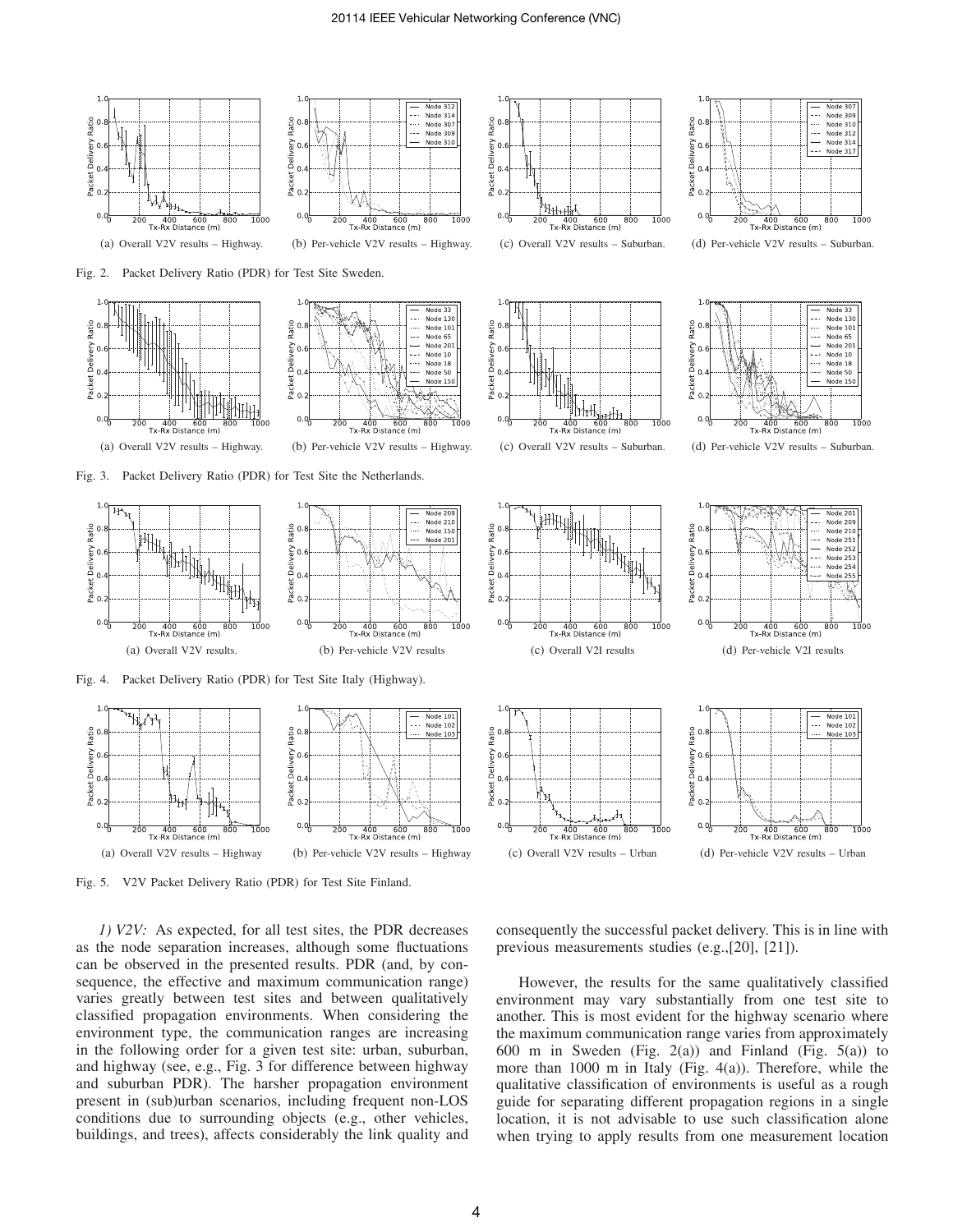to the other, even if they are of similar type (e.g., abovemenitoned highways).

In addition, the difference between communication system setup in vehicles (e.g. different radios, cable losses and antenna gains and placements) impact the communication performance. For example, one of the main reasons for the improved performance in the Italian test site (Fig. 4(a)) is the higher effective transmit power of vehicles.

For a specific measurement location, the non-monotonic decrease of PDR over distance is mainly due to: i) in case of LOS communication, the dominating two-ray ground reflection model [16]; and ii) in case of non-LOS communication, variations in LOS obstruction level (e.g., deep or slight non-LOS due to a building at intersection). Our results in terms of PDR are in line with the analytic results obtained by An et al. [17] and the empirical results by Visintainer et al. [22] for the highway scenario.

*2) V2I:* The V2I PDR results are presented in Fig. 4(c) and Fig. 4(d) for the Italian test site (highway scenario). These results are in line with the study by Paier et al. [23], with the increased PDR in case of our measurements due to higher transmit powers (32 dBm EIRP on RSUs and 27 dBm on vehicles, compared to 15.5 dBm in Paier et al.).

Compared to V2V results in the same location (Fig. 4(a)), V2I PDR is significantly higher due to two main reasons: 1) advantageous position of RSUs (9-11 m above ground), giving the RSUs unobstructed LOS at larger distances; and 2) the increased effective transmission power of RSUs.

#### *B. Neighborhood Awareness Ratio*

*1) V2V:* As evidenced in our previous work [5], there is a clear relation between PDR and neighborhood awareness, as both metrics are strongly affected by the link quality. Across test sites, the relationship between different environments and NAR is quite clear: the more complex the environment, the lower the NAR at a given distance. The most clear comparison can be seen on test site Finland (Table III and Fig. 9): in urban environment, 90% NAR can be achieved at a maximum of 200 m, compared to 350 m and 400 m in suburban and highway environments, respectively. Furthermore, looking more deeply at Figs. 6, 7, 8, and 9, we can see that qualitative separation of environments into urban, suburban, and highway cannot be generalized across test sites; for example, NAR in Sweden on highway (Fig. 6(a)) is considerably different than in the same environment in the Netherlands (Fig.  $7(a)$ ) and Italy (Fig. 8(a)). This is in line with the PDR results discussed in Section IV-A. Therefore, a protocol that is able to dynamically adjust to the current environment would be useful for adapting the power of transmitted CAMs. When analyzing the pervehicle neighborhood results, we can observe that, for a given distance bin, the performance fluctuations between different vehicles is pronounced in all scenarios. This is the result of both the environment changes over small distance as well as different system setup on vehicles (e.g., antenna placement, cable loss, etc.).

*2) V2I:* While among the analyzed environments only one contains V2I communication (Italy), it is clear that the advantageous positions and antenna characteristics (higher

TABLE III. DISTANCE ABOVE WHICH NEIGHBORHOOD AWARENESS RATIO (NAR) FALLS BELOW 90%

| Environment            | Sweden              | <b>The Netherlands</b> | Finland             | <b>Italy</b>        |
|------------------------|---------------------|------------------------|---------------------|---------------------|
| Highway V2V            | $100 \; \mathrm{m}$ | $250 \; \mathrm{m}$    | $400 \; \mathrm{m}$ | $200 \text{ m}$     |
| Suburban V2V           | $100 \text{ m}$     | $150 \; \mathrm{m}$    | $350 \; \mathrm{m}$ | N/A                 |
| Urban V <sub>2</sub> V | N/A                 | N/A                    | $200 \text{ m}$     | N/A                 |
| Highway V2I            | N/A                 | N/A                    | N/A                 | $650 \; \mathrm{m}$ |

gain) of RSUs create a better propagation environment, thus resulting in NAR that is above 90% up to 700+ m (Fig. 8(c)). Note that Figs. 8(c) and 8(d) contain communication from vehicles to RSUs, not the other way around, which would result in even higher NAR due to higher transmit antenna gains.

## *C. Ratio of Neighbors Above Range (RNAR)*

*1) V2V:* Figs. 10, 11, 12, and 13 show the Ratio of Neighbors Above Range (RNAR) for different test sites. In case of V2V communication, RNAR exhibits approximately exponential behavior, with progressively fewer vehicles detected at higher distances (e.g., proportion of vehicles above 400 meters) mostly contained within 10%). For safety applications requiring information from immediate neighborhood, such behavior is beneficial, since it implies that most periodic messages that a vehicle receives are useful. While the trend of RNAR is similar across the environments, due to different surroundings and transmit power settings, even environments qualitatively characterized as the same have significantly different RNAR values (e.g., at 400 m on a highway in Sweden it is close to 0% (Fig. 10(a)), whereas it is above 20% on highway in Finland (Fig. 13(a)).

*2) V2I:* Figs. 12(c) and 12(d) show a stark contrast in V2I RNAR compared to the V2V scenarios. Whereas in V2V scenarios, the RNAR tapers off after at most 500 m, the large effective range of RSUs results in a large number of far-away vehicles (e.g., more than half of detected vehicles were farther than 500 m away in Fig.  $12(c)$ ). This difference arises due to a very large range of RSUs, which is enabled by their advantageous positions on tall gantries and their higher-gain antennas.

#### *D. Discussion*

Results in this paper improve the understanding of achievable awareness using periodic V2V and V2I message exchange, along with the resulting impact on possible unwanted interference. Specifically, our results show that V2V links with low effective transmit power can suffer from low neighborhood awareness, particularly in built-up urban areas; at the same time, V2I links can exhibit high awareness rates even above 1 km. On one hand, it is questionable if the neighborhood awareness information is relevant at distances above those required by safety-critical applications. High awareness is closely related to the potentially high interference, which reduces the frequency reuse and negatively impacts the throughput of future vehicular networks. On the other hand, within distances relevant for safety applications, there is a need for as high awareness as possible.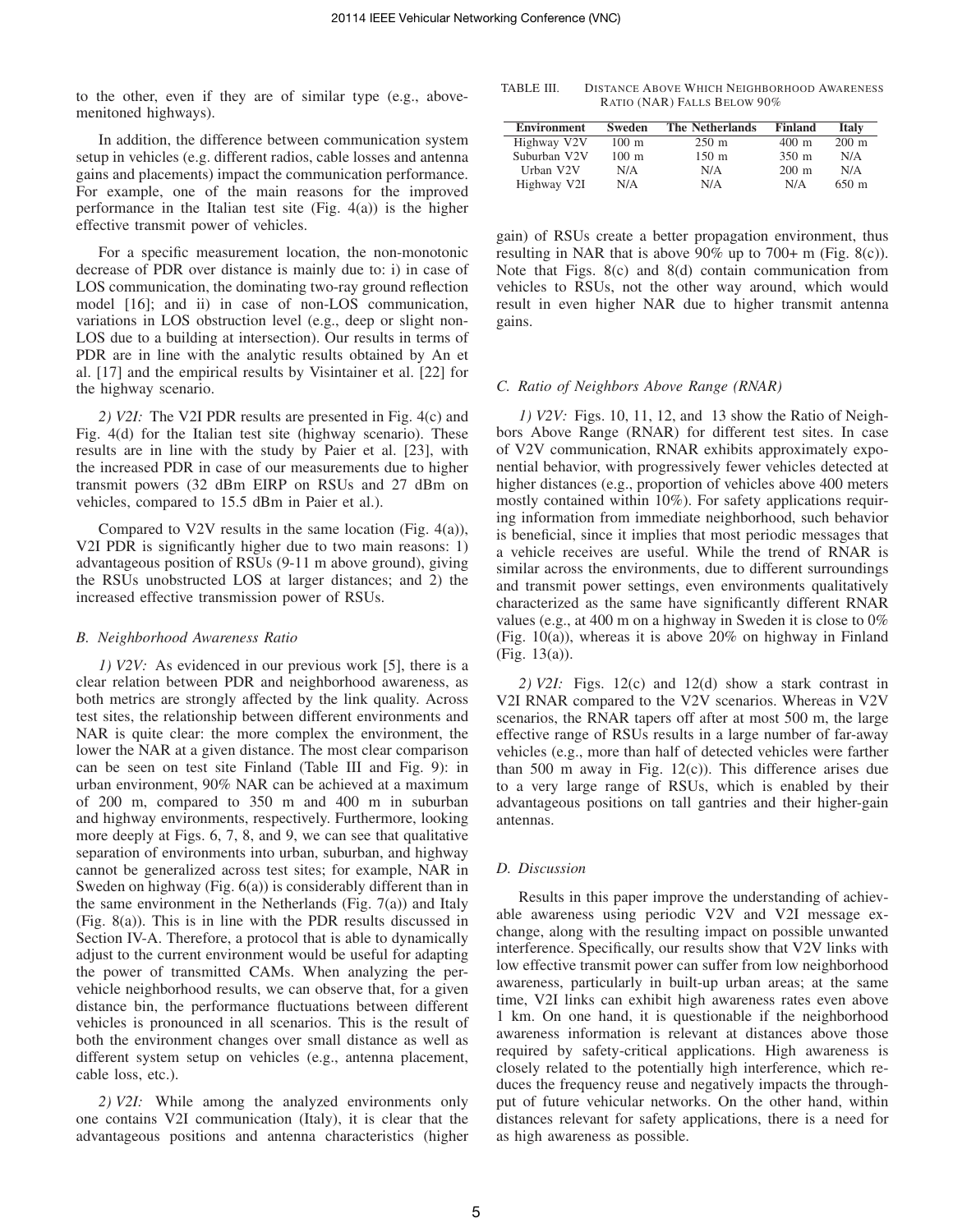

#### V. CONCLUSIONS

Periodic broadcast of single-hop CAMs is the basis for many safety or traffic efficiency applications, which make use of received information to determine the dynamics of the surroundings. In this study, we empirically assessed cooperative awareness in vehicular networks using large-scale experiments performed in four test sites in Europe within the scope of DRIVE-C2X project. The large-scale datasets comprised of three distinct environments (urban, suburban and highways), two link types (V2V and V2I) and varying effective transmit powers, which allowed us to study the performance under varying conditions.

The presented results demonstrate that cooperative awareness is strongly dependent on link quality and propagation conditions. The harshness of the propagation environment where vehicles move determines the maximum achievable communication range and neighborhood awareness: the more complex the environment, the lower the NAR for a given distance. Consequently, for a given test site, the awareness levels are smaller for urban scenarios, intermediate for suburban scenarios and maximum for highway scenarios. With respect to the link type, the results show that the advantageous positions of RSUs improve the awareness levels for V2I communications when compared with V2V communications. Furthermore, higher effective transmit power can, while in-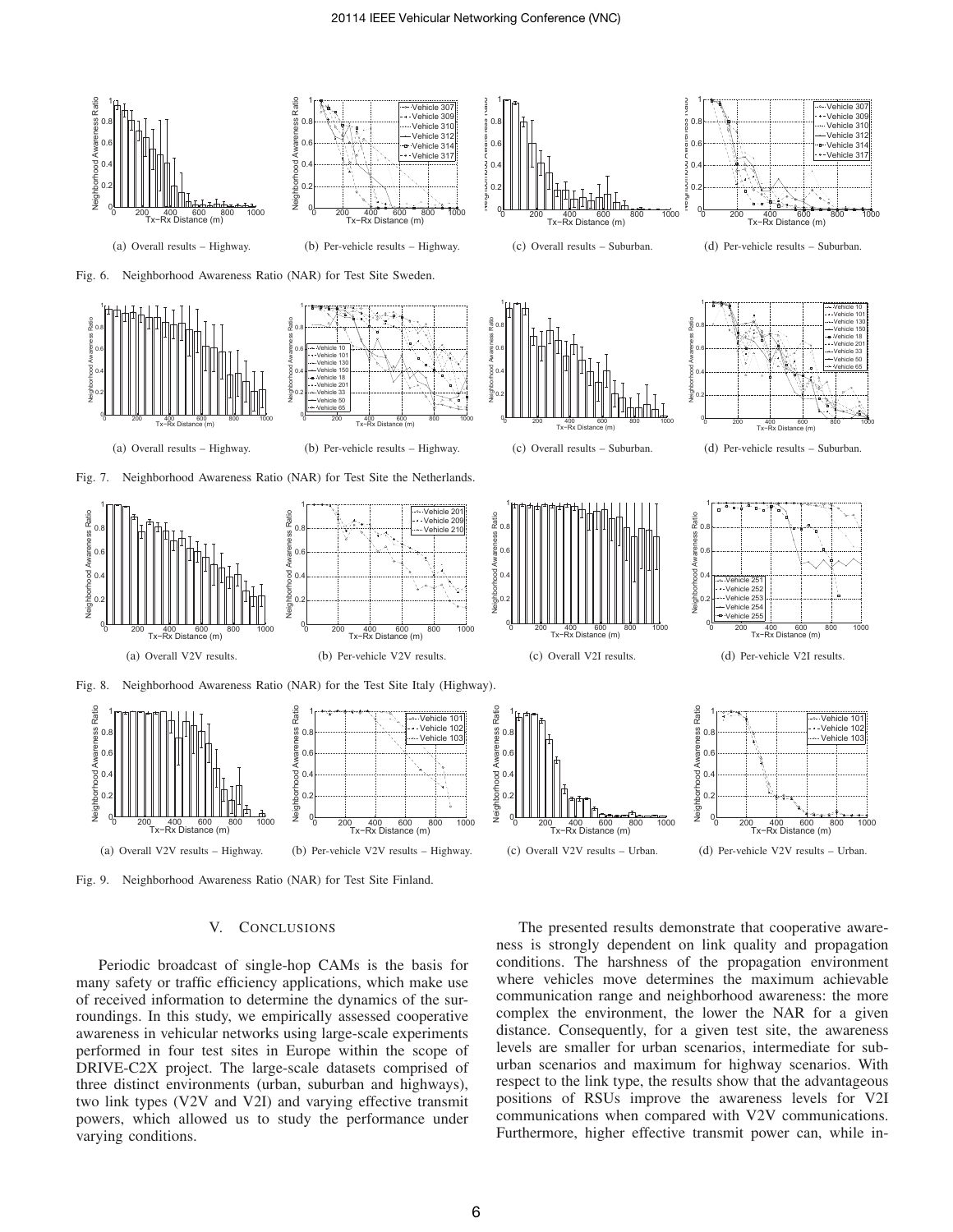

Fig. 13. Ratio of Neighbors Above Range (RNAR) for Test Site Finland.

creasing awareness levels, also (prohibitively) increase the interference by far-away nodes; this effect is especially evident for highway scenarios and V2I communication.

With regards to the application performance, our results show that applications requiring high awareness levels of up to 100 m can be satisfied in virtually all environments. For larger distances, high awareness is available in certain types of environments (e.g., highway). Finally, any application requiring high awareness rates over 300 m in all environments will need to use either higher transmit power or multi-hop forwarding, at the expense of increasing the interference in its surrounding.

As future work, we plan to perform a simulation study to investigate the awareness and interference rates on a largescale (i.e., involving thousands of communicating vehicles), using a realistic propagation model [24] to simulate different environments.

# ACKNOWLEDGMENTS

The research leading to these results has received funding from the European Union's Seventh Framework Programme (FP7/2007-2013) under grant agreement n. 270410, DRIVE C2X.